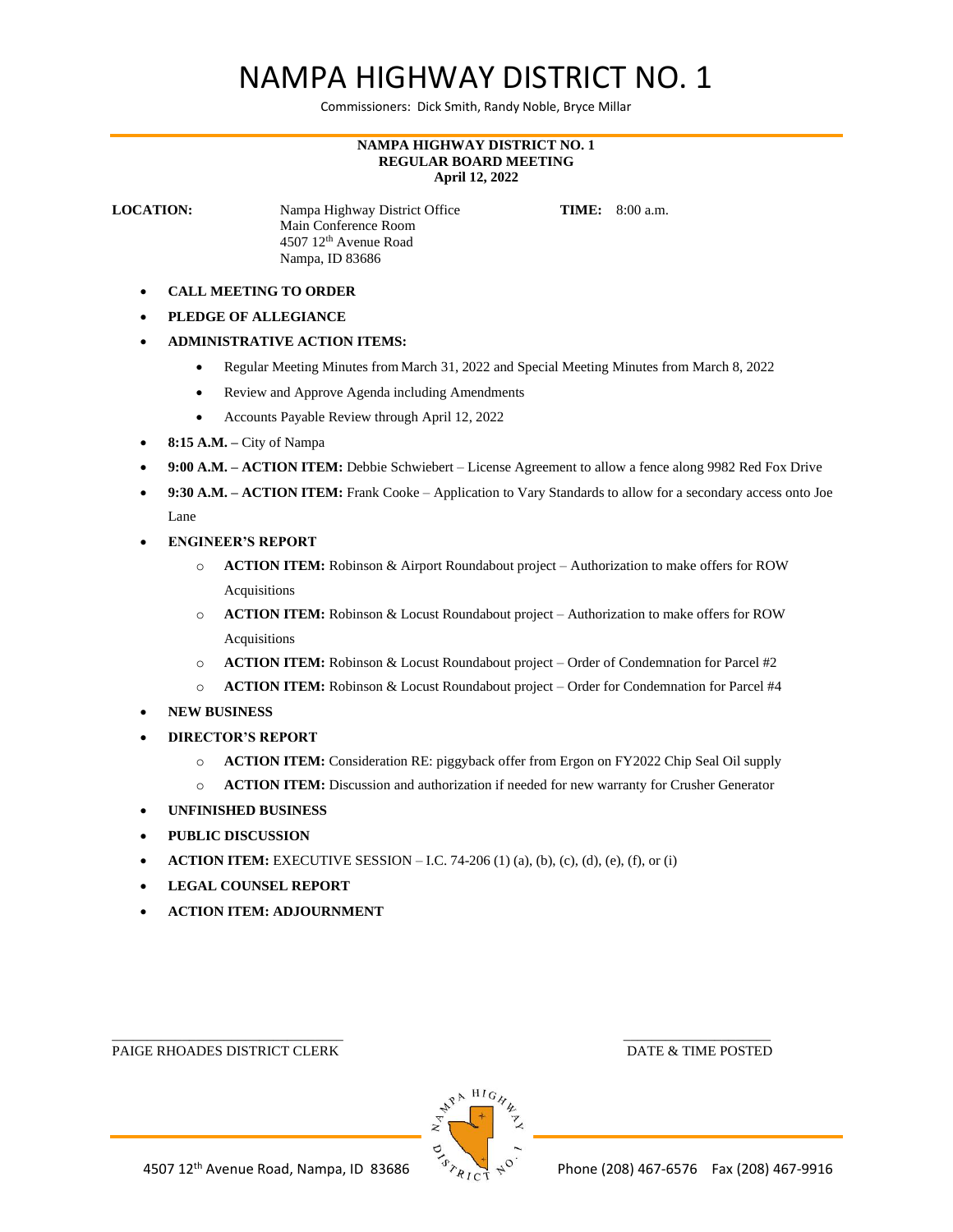## **NAMPA HIGHWAY DISTRICT NO. 1 REGULAR MEETING**

**PRESENT:** Commissioner Dick Smith, Commission Bryce Millar, and Commissioner Randy Noble; Attorney David Wynkoop, Director Devin Muchow, Engineer Nick Lehman; District Clerk Paige Rhoades; Right-of-Way Agent Eddy Thiel **GUESTS:** Frank Cooke

Chairman Dick Smith called the meeting to order at 8:00 a.m. and all present said the Pledge of Allegiance.

Commissioner Millar made a MOTION to approve the Regular Meeting Minutes from March 31, 2022. Commissioner Noble SECONDED the motion. MOTION CARRIED.

District Clerk Paige Rhoades advised the Board that the 9:00 a.m. agenda item has been rescheduled for the following meeting. Commissioner Noble made a MOTION to approve the agenda with that amendment. Commissioner Millar SECONDED the motion. MOTION CARRIED.

Commissioner Millar made a MOTION to approve Accounts Payable through April 12, 2022. Commissioner Noble SECONDED the motion. MOTION CARRIED.

ROW Agent Thiel presented the Board with the Financial Guarantee Agreement for Hipwell Estates. Commissioner Noble made a MOTION to authorize the Chairman to sign the Financial Guarantee Agreement for Hipwell Estates maintenance that was approved at the last meeting. Commissioner Millar SECONDED the motion. MOTION CARRIED.

District Engineer Nick Lehman began the Engineer's work report.

For the Middleton & Orchard Signal Project, Engineer Lehman advised the Board that Knife River is continuing work on the road section and have began working on the concrete work. Engineer Lehman advised the Board that he has not heard if the signal poles are delayed or not. Engineer Lehman advised the Board that Knife River has postponed paving one week.

For Robinson & Locust Roundabout, Engineer Lehman advised the Board that Staff has prepared Orders of Condemnation for Parcel #2 and Parcel #4.

- Commissioner Millar made a MOTION to approve the order for condemnation for Parcel #2 and authorize the Board to sign the order. Commissioner Noble SECONDED the motion. MOTION CARRIED
- Commissioner Noble made a MOTION to approve the order for condemnation for Parcel #4 and authorize the Board to sign the order. Commissioner Millar SECONDED the motion. MOTION CARRIED.

Engineer Lehman advised the Board that Parametrix is still working on revisions for Mr. Henrickson.

For Robinson & Airport Roundabout, Engineer Lehman advised the Board that John Hill is working with Parcel #9, Mr. McNelis. Mr. McNelis is represented by Vaughn Fisher and they are working through the offer. Mr. McNelis is working on obtaining an appraisal to insure a fair settlement.

For the Happy Valley & Victory Surplus Property, Engineer Lehman advised the Board that the Public Auction for bid openings for the south parcel will be held on April 28, 2022.

For FY2022 Seal Coat Oil Supply, Engineer Lehman advised the Board that Ergon offered a piggyback for \$642 a ton for CRS-2R \$ \$524 a ton for fog seal oil. That number is still higher than the Engineer's estimate